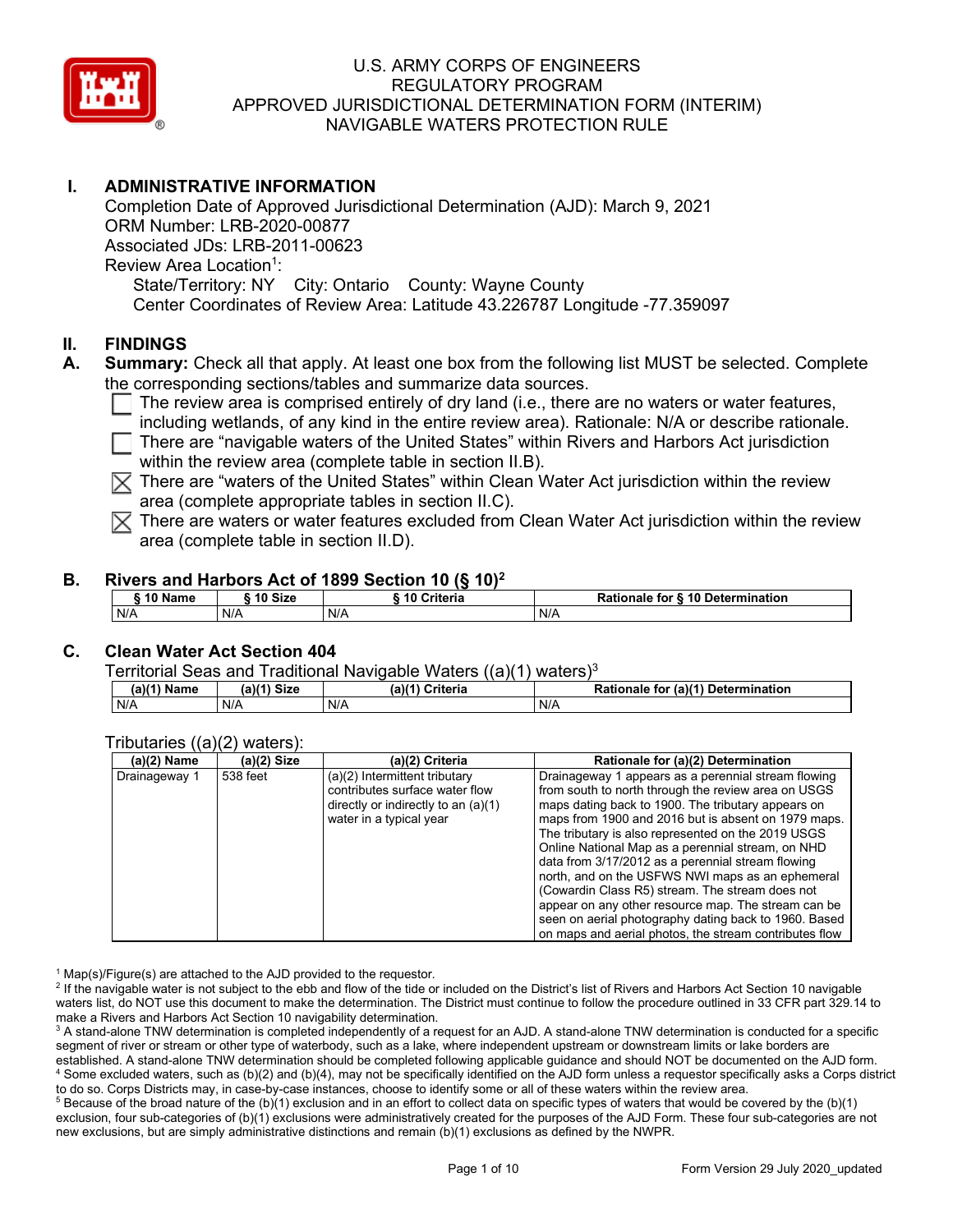

|  | to an impoundment and in turn contributes flow to<br>Fourmile Creek which empties directly into Lake<br>Ontario, a Federally Navigable a(1) waterway.                                                                                                                                                                                                                                                                                                                                                                                                                                                                                                                                                                                                                                                                                                                                                                                                                                                                                                                                                                                                                                                                                                                                                                        |
|--|------------------------------------------------------------------------------------------------------------------------------------------------------------------------------------------------------------------------------------------------------------------------------------------------------------------------------------------------------------------------------------------------------------------------------------------------------------------------------------------------------------------------------------------------------------------------------------------------------------------------------------------------------------------------------------------------------------------------------------------------------------------------------------------------------------------------------------------------------------------------------------------------------------------------------------------------------------------------------------------------------------------------------------------------------------------------------------------------------------------------------------------------------------------------------------------------------------------------------------------------------------------------------------------------------------------------------|
|  | The drainageway has been relocated, altered,<br>excavated, and maintained as a drainage ditch in the<br>past, but as a relocated or altered stream, the<br>drainageway is regulated provided it meets the flow<br>regime required for it to be considered an intermittent or<br>perennial stream.                                                                                                                                                                                                                                                                                                                                                                                                                                                                                                                                                                                                                                                                                                                                                                                                                                                                                                                                                                                                                            |
|  | A preliminary Jurisdictional Determination was<br>completed by the Corps of Engineers on 7/25/2011.<br>The delineation from 2011 separated the two drainages<br>differently than this delineation but both drainages were<br>identified as intermittent tributaries by the delineators.<br>The Corps of Engineers annotated that the drainages<br>were perennial and/or intermittent on the preliminary JD<br>form. The prior determination confirms the intermittent<br>nature of the feature. The stream was identified as an<br>intermittent feature by different delineators again in<br>2020, even though it did not contain water during the<br>delineation.                                                                                                                                                                                                                                                                                                                                                                                                                                                                                                                                                                                                                                                           |
|  | Flow regime was determined primarily by a review of<br>aerial photography. Based on the reviewed aerial<br>photography, the stream channel has water in it during<br>late winter and early spring months but normally stops<br>flowing during June of most years. The APT was run<br>(results are included below) for nine reference dates,<br>which include seven aerial photos, the delineation date,<br>and the date of a site visit by the Corps of Engineers.<br>Five of the nine dates were considered normal<br>conditions and water is present only during late winter<br>and early spring and the channel is dry during summer<br>months. Three of the nine dates had wetter than normal<br>conditions, the most important date for the<br>determination of flow regime is the aerial photo dated<br>7/19/2015, this photograph was taken during wetter<br>than normal conditions during the normal dry season. In<br>the 7/19/2015 photograph very little water can be seen<br>in the channel even with the wet conditions This helps<br>to confirm the intermittent nature of the tributary. Aerial<br>photos were reviewed from four different years and all<br>photos taken during the spring have evidence of water<br>which demonstrates that the tributary contributes<br>downstream flow in a typical year. |
|  | Based on available resources, Drainageway 1 is an<br>intermittent tributary that contributes downstream flow<br>to an a(1) water in a typical year.                                                                                                                                                                                                                                                                                                                                                                                                                                                                                                                                                                                                                                                                                                                                                                                                                                                                                                                                                                                                                                                                                                                                                                          |

 $1$  Map(s)/Figure(s) are attached to the AJD provided to the requestor.

<sup>2</sup> If the navigable water is not subject to the ebb and flow of the tide or included on the District's list of Rivers and Harbors Act Section 10 navigable waters list, do NOT use this document to make the determination. The District must continue to follow the procedure outlined in 33 CFR part 329.14 to make a Rivers and Harbors Act Section 10 navigability determination.

<sup>3</sup> A stand-alone TNW determination is completed independently of a request for an AJD. A stand-alone TNW determination is conducted for a specific segment of river or stream or other type of waterbody, such as a lake, where independent upstream or downstream limits or lake borders are established. A stand-alone TNW determination should be completed following applicable guidance and should NOT be documented on the AJD form. <sup>4</sup> Some excluded waters, such as (b)(2) and (b)(4), may not be specifically identified on the AJD form unless a requestor specifically asks a Corps district to do so. Corps Districts may, in case-by-case instances, choose to identify some or all of these waters within the review area.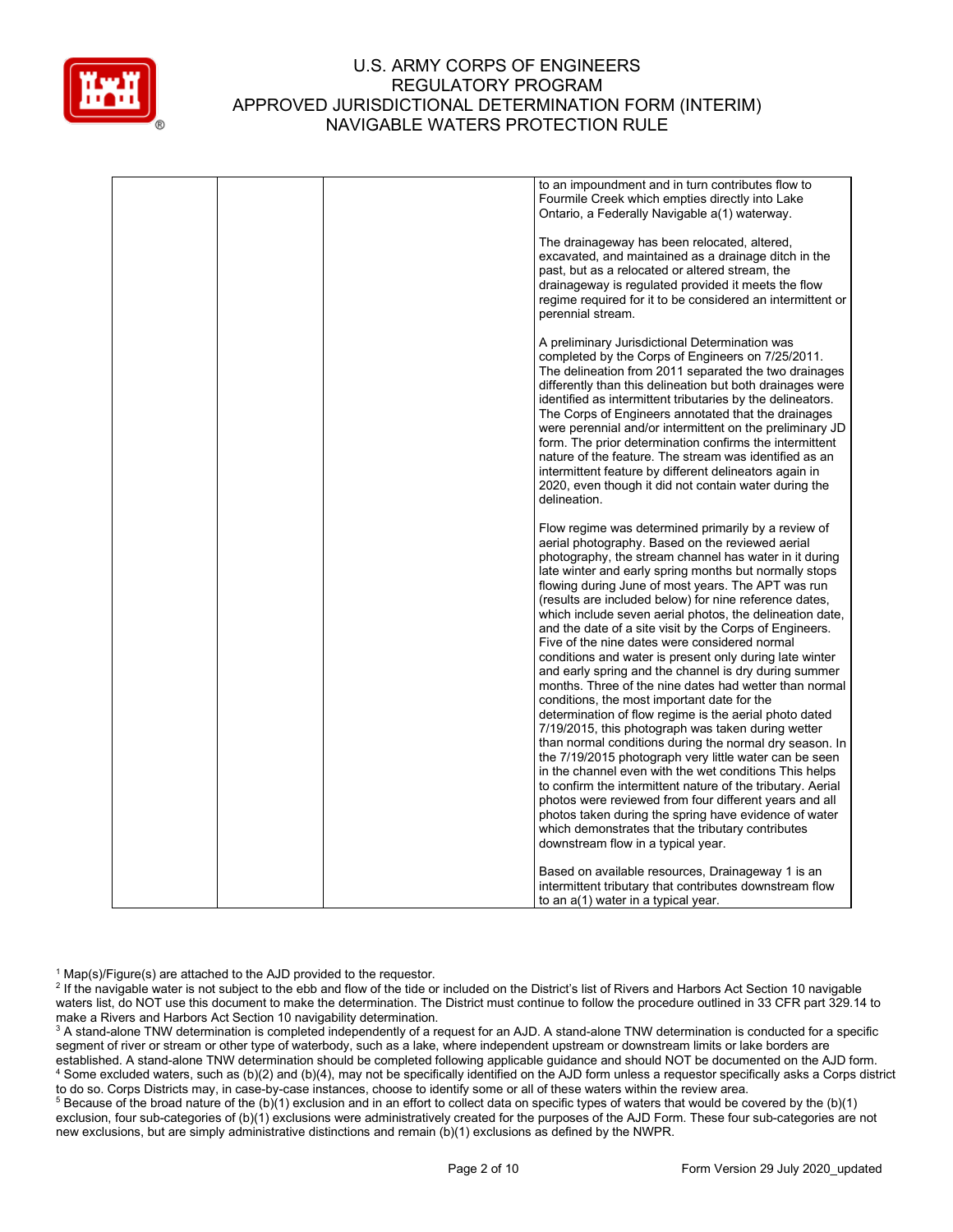

#### Lakes and ponds, and impoundments of jurisdictional waters  $((a)(3)$  waters):

| $(a)(3)$<br>Name | $^{1/2}$ Size | (a)(3)<br><b>Criteria</b> | .<br>Rationale for (a)(3) Determination |
|------------------|---------------|---------------------------|-----------------------------------------|
| N/A              | N/A           | N/A                       | N/A                                     |

#### Adjacent wetlands ((a)(4) waters):

| (a)(4) Name | <b>Size</b><br>(a)(4) | <b>Criteria</b><br>(a)(4) | <b>Rationale</b><br>. (a)(4)<br><b>Determination</b><br>tor. |
|-------------|-----------------------|---------------------------|--------------------------------------------------------------|
| N/A         | N/A                   | N/A                       | N/A                                                          |

# **D. Excluded Waters or Features**

#### Excluded waters  $((b)(1) - (b)(12))^4$ :

| $\frac{1}{2}$<br><b>Exclusion Name</b><br><b>Exclusion Size</b> | (2)<br>Exclusion <sup>5</sup>                                                                                                                                         | <b>Rationale for Exclusion Determination</b>                                                                                                                                                                                                                                                                                                                                                                                                                                                                                                                                                                                                                                                                                                                                                                                      |
|-----------------------------------------------------------------|-----------------------------------------------------------------------------------------------------------------------------------------------------------------------|-----------------------------------------------------------------------------------------------------------------------------------------------------------------------------------------------------------------------------------------------------------------------------------------------------------------------------------------------------------------------------------------------------------------------------------------------------------------------------------------------------------------------------------------------------------------------------------------------------------------------------------------------------------------------------------------------------------------------------------------------------------------------------------------------------------------------------------|
| 458 feet<br>Drainageway 2                                       | $(b)(5)$ Ditch that is not an $(a)(1)$ or<br>$(a)(2)$ water, and those portions of a<br>ditch constructed in an (a)(4) water<br>that do not satisfy the conditions of | Drainageway 2 does not appear on any resources<br>except for aerial photography, which helps support that<br>the ditch is not a relocated tributary.                                                                                                                                                                                                                                                                                                                                                                                                                                                                                                                                                                                                                                                                              |
|                                                                 | (c)(1)                                                                                                                                                                | The ditch was constructed before 1960 and can be<br>seen in aerial photographs as a small agricultural ditch<br>that follows a tree line and property line. Based on<br>aerial photographs, sometime between 1994 and 2005<br>the ditch was enlarged and deepened to handle an<br>increase in storm water runoff from development to the<br>east of the review area. During a site visit by the Corps<br>of Engineers on August 13, 2020 there was standing<br>water in sections of Drainageway 2 that are likely due<br>to irregularly digging out sections of the drainageway<br>during maintenance, resulting in numerous low spots.<br>There is evidence of spoil piles near the drainageway<br>and in other locations on the property, which supports<br>the determination that the drainageway is a constructed<br>feature. |
|                                                                 |                                                                                                                                                                       | The ditch is not evident on any resources other than<br>aerial photography. The ditch was constructed in three<br>soil types with a hydric rating ranging from 0 to 10.<br>There are no indicators of any wetland characteristics<br>adjacent to the ditch based on the Corps of Engineer<br>site visit conducted on August 13, 2020. This supports<br>the determination that the ditch was not constructed in<br>an $a(4)$ wetland.                                                                                                                                                                                                                                                                                                                                                                                              |
|                                                                 |                                                                                                                                                                       | Based on the same flow regime resources reviewed for<br>Drainageway 1, Drainageway 2 is an intermittent<br>feature, but cannot be considered an $a(1) - a(4)$<br>waterway due to the b(5) exclusion for ditches, so the<br>feature is not also a b(1) exclusion.                                                                                                                                                                                                                                                                                                                                                                                                                                                                                                                                                                  |
| Wetland 1<br>$0.06$ acres                                       | (b)(1) Non-adjacent wetland                                                                                                                                           | All resources reviewed support the determination that<br>Drainageway 2 is a ditch that was constructed in upland<br>and is not a relocated or altered tributary.<br>Wetland 1 does not abut any $(a)(1)-(a)(3)$ water. The                                                                                                                                                                                                                                                                                                                                                                                                                                                                                                                                                                                                        |

 $1$  Map(s)/Figure(s) are attached to the AJD provided to the requestor.

<sup>2</sup> If the navigable water is not subject to the ebb and flow of the tide or included on the District's list of Rivers and Harbors Act Section 10 navigable waters list, do NOT use this document to make the determination. The District must continue to follow the procedure outlined in 33 CFR part 329.14 to make a Rivers and Harbors Act Section 10 navigability determination.

<sup>3</sup> A stand-alone TNW determination is completed independently of a request for an AJD. A stand-alone TNW determination is conducted for a specific segment of river or stream or other type of waterbody, such as a lake, where independent upstream or downstream limits or lake borders are established. A stand-alone TNW determination should be completed following applicable guidance and should NOT be documented on the AJD form. <sup>4</sup> Some excluded waters, such as (b)(2) and (b)(4), may not be specifically identified on the AJD form unless a requestor specifically asks a Corps district to do so. Corps Districts may, in case-by-case instances, choose to identify some or all of these waters within the review area.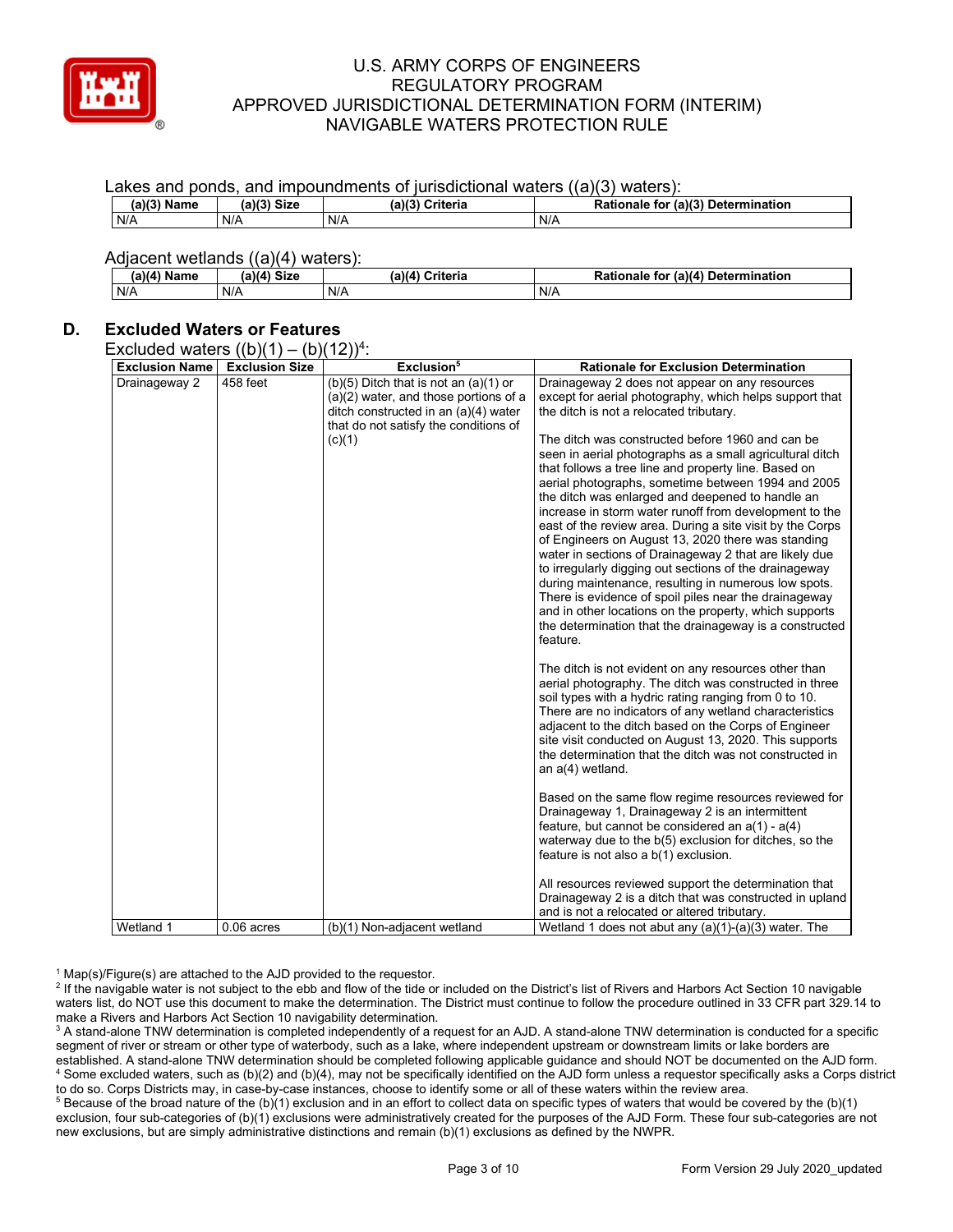

|           |              |                             | nearest (a)(1)-(a)(3) water is Drainageway 1, more than<br>400 feet from Wetland 1. During a site visit on August<br>13, 2020, the Corps of Engineers confirmed that upland<br>extends around the wetland and that it does not abut<br>any water.                                                                                                                                                                                             |
|-----------|--------------|-----------------------------|-----------------------------------------------------------------------------------------------------------------------------------------------------------------------------------------------------------------------------------------------------------------------------------------------------------------------------------------------------------------------------------------------------------------------------------------------|
|           |              |                             | Wetland 1 is not inundated by any $a(1)$ -a(3) water<br>during a typical year. Based on a review of aerial<br>photography, on-site visits, and the delineation, there is<br>no evidence of Wetland 1 being inundated during any<br>year by any water.                                                                                                                                                                                         |
|           |              |                             | Wetland 1 is not separated from an adjacent water by a<br>natural berm or feature. Wetland 1 is a depressional<br>feature surrounded by upland with no natural berm or<br>feature that separates it from an adjacent water.                                                                                                                                                                                                                   |
|           |              |                             | Wetland 1 is separated from the nearest $a(1) - a(3)$<br>water by uplands, it is not separated from Drainageway<br>1, an $a(2)$ water by any artificial feature and there are<br>no engineered features that allow water exchange once<br>in a typical year.                                                                                                                                                                                  |
|           |              |                             | All resources reviewed support the determination that<br>Wetland 1 does not directly abut any a(1)-a(3) waters,<br>is not inundated by any $a(1)$ - $a(3)$ waters in a typical<br>year, is not separated from any $a(1)$ - $a(3)$ waters by a<br>natural barrier, and is not separated from any $a(1)-a(3)$<br>waters by a man-made barrier which has an<br>engineered feature that allows water exchange at least<br>once in a typical year. |
| Wetland 2 | $0.02$ acres | (b)(1) Non-adjacent wetland | Wetland 2 does not abut any (a)(1)-(a)(3) water. The<br>nearest $(a)(1)-(a)(3)$ water is Drainageway 1, more than<br>300 feet from Wetland 1. During a site visit on August<br>13, 2020, the Corps of Engineers confirmed that upland<br>extends around the wetland and that it does not abut<br>any water.                                                                                                                                   |
|           |              |                             | Wetland 2 is not inundated by any $a(1)$ - $a(3)$ water<br>during a typical year. Based on a review of aerial<br>photography, on-site visits, and the delineation, there is<br>no evidence of Wetland 1 being inundated during any<br>year by any water.                                                                                                                                                                                      |
|           |              |                             | Wetland 2 is not separated from an adjacent water by a<br>natural berm or feature. Wetland 1 is a depressional<br>feature surrounded by upland with no natural berm or<br>feature that separates it from an adjacent water.                                                                                                                                                                                                                   |
|           |              |                             | Wetland 2 is separated from the nearest $a(1) - a(3)$<br>water by uplands, it is not separated from Drainageway<br>1, an $a(2)$ water by any artificial feature and there are<br>no engineered features that allow water exchange once                                                                                                                                                                                                        |

 $1$  Map(s)/Figure(s) are attached to the AJD provided to the requestor.

<sup>2</sup> If the navigable water is not subject to the ebb and flow of the tide or included on the District's list of Rivers and Harbors Act Section 10 navigable waters list, do NOT use this document to make the determination. The District must continue to follow the procedure outlined in 33 CFR part 329.14 to make a Rivers and Harbors Act Section 10 navigability determination.

<sup>3</sup> A stand-alone TNW determination is completed independently of a request for an AJD. A stand-alone TNW determination is conducted for a specific segment of river or stream or other type of waterbody, such as a lake, where independent upstream or downstream limits or lake borders are established. A stand-alone TNW determination should be completed following applicable guidance and should NOT be documented on the AJD form. <sup>4</sup> Some excluded waters, such as (b)(2) and (b)(4), may not be specifically identified on the AJD form unless a requestor specifically asks a Corps district to do so. Corps Districts may, in case-by-case instances, choose to identify some or all of these waters within the review area.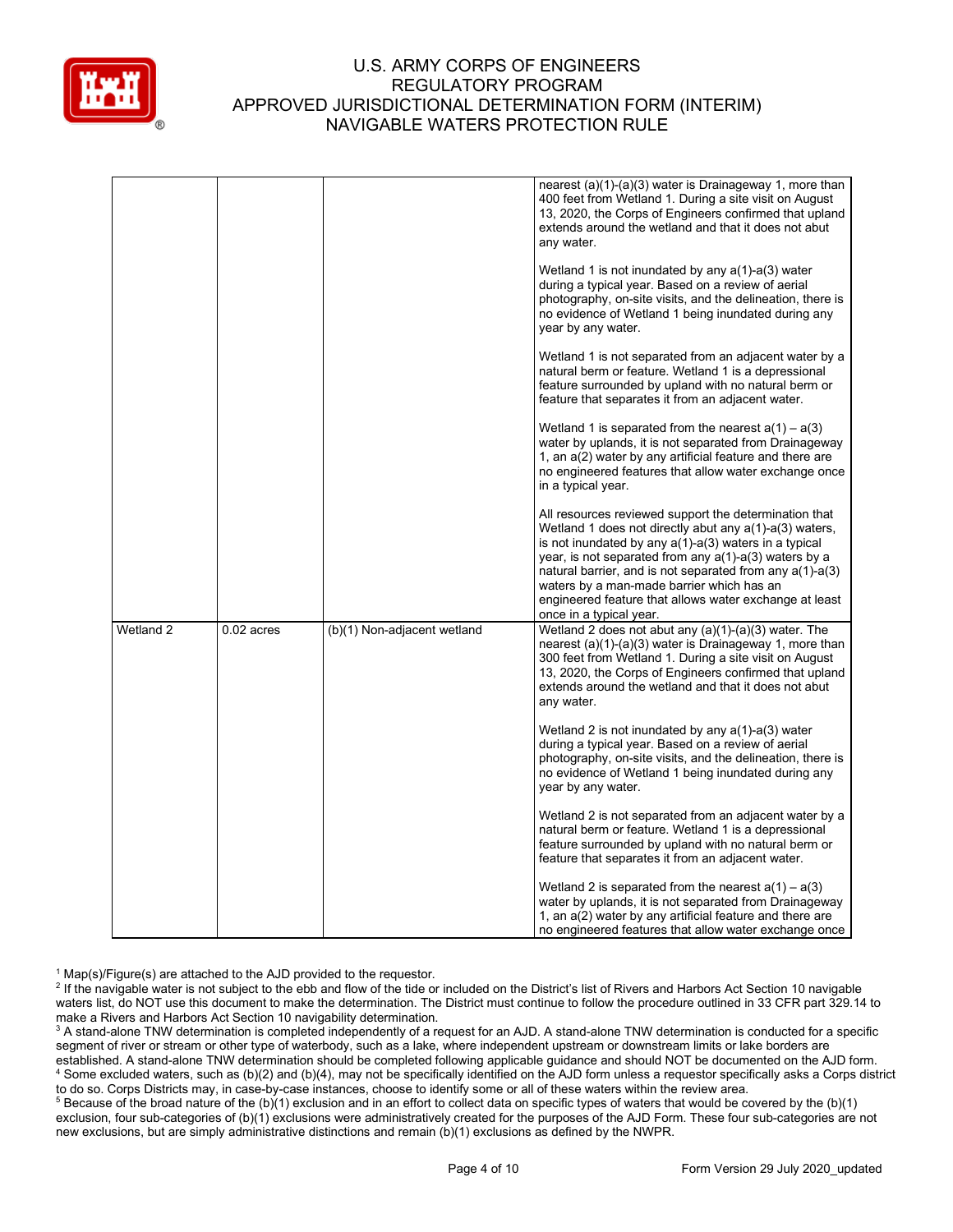

|           |              |                             | in a typical year.                                                                                                                                                                                                                                                                                                                                                                                                                       |
|-----------|--------------|-----------------------------|------------------------------------------------------------------------------------------------------------------------------------------------------------------------------------------------------------------------------------------------------------------------------------------------------------------------------------------------------------------------------------------------------------------------------------------|
|           |              |                             | All resources reviewed support the determination that<br>Wetland 2 does not directly abut any a(1)-a(3) waters,<br>is not inundated by any a(1)-a(3) waters in a typical<br>year, is not separated from any $a(1)$ -a(3) waters by a<br>natural barrier, and is not separated from any $a(1)$ - $a(3)$<br>waters by a man-made barrier which has an<br>engineered feature that allows water exchange at least<br>once in a typical year. |
| Wetland 3 | $0.02$ acres | (b)(1) Non-adjacent wetland | Wetland 3 does not abut any (a)(1)-(a)(3) water. The<br>nearest $(a)(1)-(a)(3)$ water is Drainageway 1, more than<br>30 feet from Wetland 3. During a site visit on August<br>13, 2020, the Corps of Engineers confirmed that upland<br>extends around the wetland and that it does not abut<br>any water.                                                                                                                               |
|           |              |                             | Wetland 3 is not inundated by any $a(1)$ - $a(3)$ water<br>during a typical year. Based on a review of aerial<br>photography, on-site visits, and the delineation, there is<br>no evidence of Wetland 1 being inundated during any<br>year by any water.                                                                                                                                                                                 |
|           |              |                             | Wetland 3 is not separated from an adjacent water by a<br>natural berm or feature. Wetland 1 is a depressional<br>feature surrounded by upland with no natural berm or<br>feature that separates it from an adjacent water.                                                                                                                                                                                                              |
|           |              |                             | Wetland 3 is separated from the nearest $a(1) - a(3)$<br>water by uplands, it is not separated from Drainageway<br>1, an $a(2)$ water by any artificial feature and there are<br>no engineered features that allow water exchange once<br>in a typical year.                                                                                                                                                                             |
|           |              |                             | All resources reviewed support the determination that<br>Wetland 3 does not directly abut any a(1)-a(3) waters,<br>is not inundated by any a(1)-a(3) waters in a typical<br>year, is not separated from any $a(1)$ -a(3) waters by a<br>natural barrier, and is not separated from any $a(1)$ - $a(3)$<br>waters by a man-made barrier which has an<br>engineered feature that allows water exchange at least<br>once in a typical year. |
| Wetland 4 | $0.02$ acres | (b)(1) Non-adjacent wetland | Wetland 4 does not abut any $(a)(1)-(a)(3)$ water. The<br>nearest $(a)(1)-(a)(3)$ water is Drainageway 1, more than<br>400 feet from Wetland 4. Wetland 4 does extend out of<br>the review area by approximately 10 feet, but during a<br>site visit on August 13, 2020, the Corps of Engineers<br>confirmed that upland extends around the wetland and<br>that it does not abut any water.                                              |
|           |              |                             | Wetland 4 is not inundated by any $a(1)$ - $a(3)$ water<br>during a typical year. Based on a review of aerial<br>photography, on-site visits, and the delineation, there is                                                                                                                                                                                                                                                              |

 $1$  Map(s)/Figure(s) are attached to the AJD provided to the requestor.

<sup>2</sup> If the navigable water is not subject to the ebb and flow of the tide or included on the District's list of Rivers and Harbors Act Section 10 navigable waters list, do NOT use this document to make the determination. The District must continue to follow the procedure outlined in 33 CFR part 329.14 to make a Rivers and Harbors Act Section 10 navigability determination.

<sup>3</sup> A stand-alone TNW determination is completed independently of a request for an AJD. A stand-alone TNW determination is conducted for a specific segment of river or stream or other type of waterbody, such as a lake, where independent upstream or downstream limits or lake borders are established. A stand-alone TNW determination should be completed following applicable guidance and should NOT be documented on the AJD form. <sup>4</sup> Some excluded waters, such as (b)(2) and (b)(4), may not be specifically identified on the AJD form unless a requestor specifically asks a Corps district to do so. Corps Districts may, in case-by-case instances, choose to identify some or all of these waters within the review area.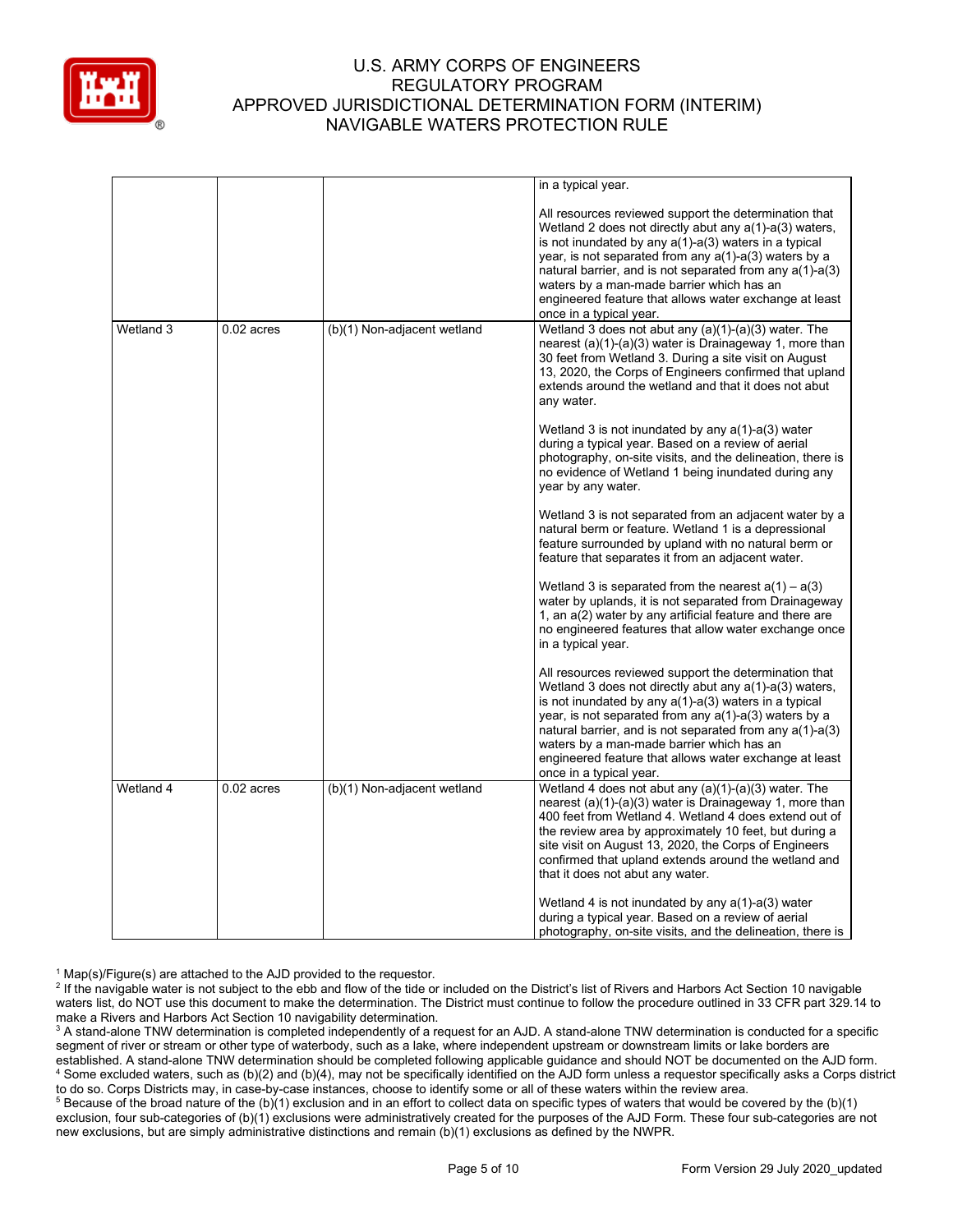

|           |              |                             | no evidence of Wetland 1 being inundated during any<br>year by any water.                                                                                                                                                                                                                                                                                                                                                                         |
|-----------|--------------|-----------------------------|---------------------------------------------------------------------------------------------------------------------------------------------------------------------------------------------------------------------------------------------------------------------------------------------------------------------------------------------------------------------------------------------------------------------------------------------------|
|           |              |                             | Wetland 4 is not separated from an adjacent water by a<br>natural berm or feature. Wetland 1 is a depressional<br>feature surrounded by upland with no natural berm or<br>feature that separates it from an adjacent water.                                                                                                                                                                                                                       |
|           |              |                             | Wetland 4 is separated from the nearest $a(1) - a(3)$<br>water by uplands, it is not separated from Drainageway<br>1, an a(2) water by any artificial feature and there are<br>no engineered features that allow water exchange once<br>in a typical year.                                                                                                                                                                                        |
|           |              |                             | All resources reviewed support the determination that<br>Wetland 4 does not directly abut any $a(1)$ - $a(3)$ waters,<br>is not inundated by any $a(1)$ - $a(3)$ waters in a typical<br>year, is not separated from any $a(1)$ -a(3) waters by a<br>natural barrier, and is not separated from any $a(1)$ -a(3)<br>waters by a man-made barrier which has an<br>engineered feature that allows water exchange at least<br>once in a typical year. |
| Wetland 5 | $0.09$ acres | (b)(1) Non-adjacent wetland | Wetland 5 does not abut any (a)(1)-(a)(3) water. The<br>nearest $(a)(1)-(a)(3)$ water is Drainageway 1, more than<br>25 feet from Wetland 5. During a site visit on August<br>13, 2020, the Corps of Engineers confirmed that upland<br>extends around the wetland and that it does not abut<br>any water.                                                                                                                                        |
|           |              |                             | Wetland 5 is not inundated by any $a(1)$ -a(3) water<br>during a typical year. Based on a review of aerial<br>photography, on-site visits, and the delineation, there is<br>no evidence of Wetland 1 being inundated during any<br>year by any water.                                                                                                                                                                                             |
|           |              |                             | Wetland 5 is not separated from an adjacent water by a<br>natural berm or feature. Wetland 1 is a depressional<br>feature surrounded by upland with no natural berm or<br>feature that separates it from an adjacent water.                                                                                                                                                                                                                       |
|           |              |                             | Wetland 5 is separated from the nearest $a(1) - a(3)$<br>water by uplands, it is not separated from Drainageway<br>1, an $a(2)$ water by any artificial feature and there are<br>no engineered features that allow water exchange once<br>in a typical year.                                                                                                                                                                                      |
|           |              |                             | All resources reviewed support the determination that<br>Wetland 5 does not directly abut any $a(1)$ - $a(3)$ waters,<br>is not inundated by any $a(1)$ -a(3) waters in a typical<br>year, is not separated from any $a(1)$ -a(3) waters by a<br>natural barrier, and is not separated from any $a(1)$ -a(3)<br>waters by a man-made barrier which has an<br>engineered feature that allows water exchange at least                               |

 $1$  Map(s)/Figure(s) are attached to the AJD provided to the requestor.

<sup>2</sup> If the navigable water is not subject to the ebb and flow of the tide or included on the District's list of Rivers and Harbors Act Section 10 navigable waters list, do NOT use this document to make the determination. The District must continue to follow the procedure outlined in 33 CFR part 329.14 to make a Rivers and Harbors Act Section 10 navigability determination.

<sup>3</sup> A stand-alone TNW determination is completed independently of a request for an AJD. A stand-alone TNW determination is conducted for a specific segment of river or stream or other type of waterbody, such as a lake, where independent upstream or downstream limits or lake borders are established. A stand-alone TNW determination should be completed following applicable guidance and should NOT be documented on the AJD form. <sup>4</sup> Some excluded waters, such as (b)(2) and (b)(4), may not be specifically identified on the AJD form unless a requestor specifically asks a Corps district to do so. Corps Districts may, in case-by-case instances, choose to identify some or all of these waters within the review area.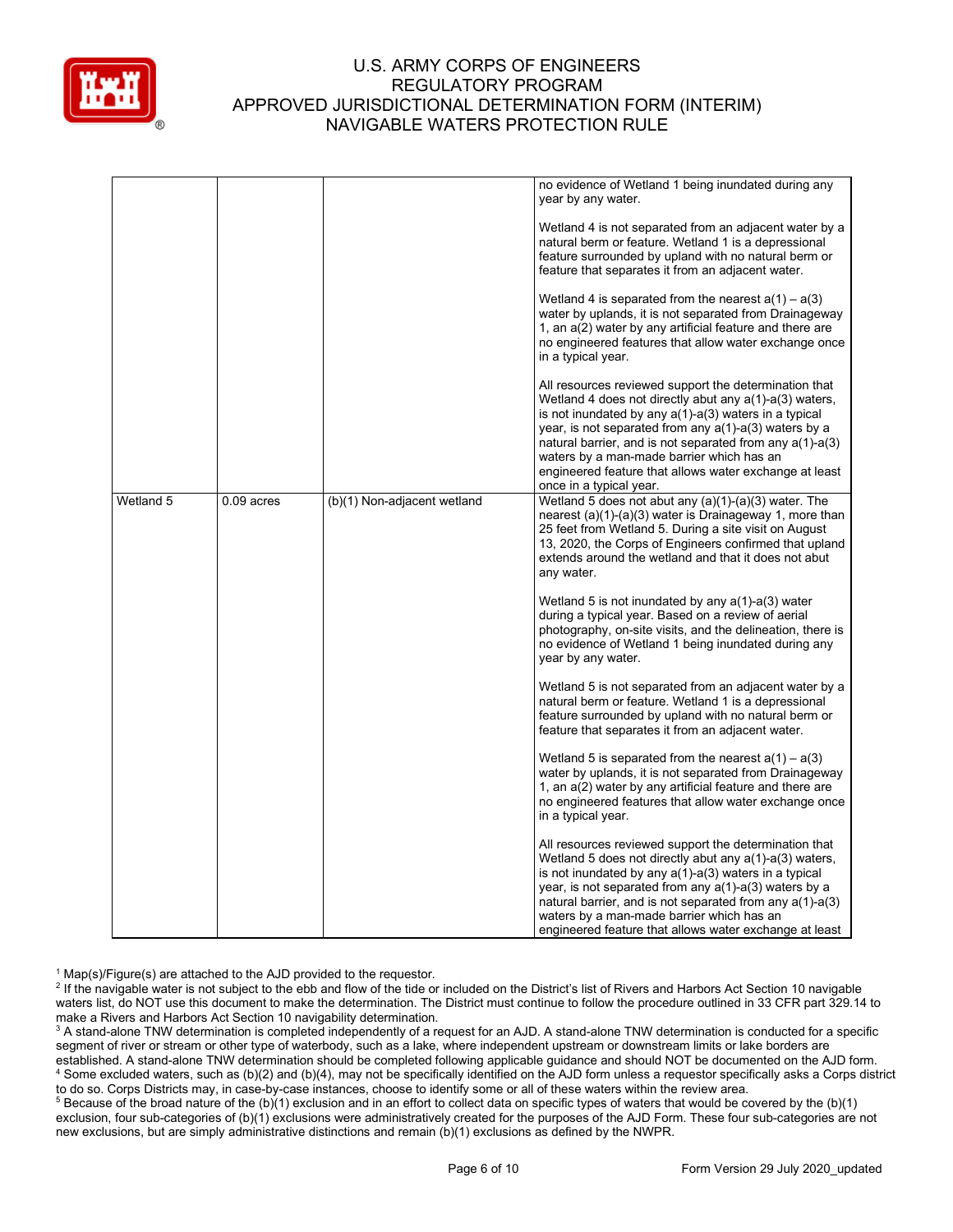

|           |              |                             | once in a typical year.                                                                                                                                                                                                                                                                                                                                                                                                                                                                                                                                                           |
|-----------|--------------|-----------------------------|-----------------------------------------------------------------------------------------------------------------------------------------------------------------------------------------------------------------------------------------------------------------------------------------------------------------------------------------------------------------------------------------------------------------------------------------------------------------------------------------------------------------------------------------------------------------------------------|
| Wetland 6 | $0.27$ acres | (b)(1) Non-adjacent wetland | Wetland 6 does not abut any $(a)(1)-(a)(3)$ water. The<br>nearest $(a)(1)-(a)(3)$ water is Drainageway 1, more than<br>300 feet from Wetland 6. During a site visit on August<br>13, 2020, the Corps of Engineers confirmed that upland<br>extends around the wetland and that it does not abut<br>any water within the review area. Wetland 6 does<br>extend to the east, outside of the review area, but there<br>are no potential for Wetland 6 to abut an $a(1)-a(3)$<br>waters to the east of the wetland before being<br>separated by multiple manmade features and upland. |
|           |              |                             | Wetland 6 is not inundated by any $a(1)$ -a(3) water<br>during a typical year. Based on a review of aerial<br>photography, on-site visits, and the delineation, there is<br>no evidence of Wetland 1 being inundated during any<br>year by any water.                                                                                                                                                                                                                                                                                                                             |
|           |              |                             | Wetland 6 is not separated from an adjacent water by a<br>natural berm or feature. Wetland 1 is a depressional<br>feature surrounded by upland with no natural berm or<br>feature that separates it from an adjacent water.                                                                                                                                                                                                                                                                                                                                                       |
|           |              |                             |                                                                                                                                                                                                                                                                                                                                                                                                                                                                                                                                                                                   |
|           |              |                             | All resources reviewed support the determination that<br>Wetland 6 does not directly abut any a(1)-a(3) waters,<br>is not inundated by any $a(1)$ - $a(3)$ waters in a typical<br>year, is not separated from any $a(1)$ -a(3) waters by a<br>natural barrier, and is not separated from any $a(1)$ -a(3)<br>waters by a man-made barrier which has an<br>engineered feature that allows water exchange at least<br>once in a typical year.                                                                                                                                       |
| Wetland 7 | $0.05$ acres | (b)(1) Non-adjacent wetland | Wetland 7 does not abut any (a)(1)-(a)(3) water. The<br>nearest $(a)(1)-(a)(3)$ water is Drainageway 1, more than<br>30 feet from Wetland 7. During a site visit on August<br>13, 2020, the Corps of Engineers confirmed that upland<br>extends around the wetland and that it does not abut<br>any water.                                                                                                                                                                                                                                                                        |
|           |              |                             | Wetland 7 is not inundated by any $a(1)$ -a(3) water<br>during a typical year. Based on a review of aerial<br>photography, on-site visits, and the delineation, there is<br>no evidence of Wetland 1 being inundated during any<br>year by any water.                                                                                                                                                                                                                                                                                                                             |
|           |              |                             | Wetland 7 is not separated from an adjacent water by a<br>natural berm or feature. Wetland 1 is a depressional<br>feature surrounded by upland with no natural berm or                                                                                                                                                                                                                                                                                                                                                                                                            |

 $1$  Map(s)/Figure(s) are attached to the AJD provided to the requestor.

<sup>2</sup> If the navigable water is not subject to the ebb and flow of the tide or included on the District's list of Rivers and Harbors Act Section 10 navigable waters list, do NOT use this document to make the determination. The District must continue to follow the procedure outlined in 33 CFR part 329.14 to make a Rivers and Harbors Act Section 10 navigability determination.

<sup>3</sup> A stand-alone TNW determination is completed independently of a request for an AJD. A stand-alone TNW determination is conducted for a specific segment of river or stream or other type of waterbody, such as a lake, where independent upstream or downstream limits or lake borders are established. A stand-alone TNW determination should be completed following applicable guidance and should NOT be documented on the AJD form. <sup>4</sup> Some excluded waters, such as (b)(2) and (b)(4), may not be specifically identified on the AJD form unless a requestor specifically asks a Corps district to do so. Corps Districts may, in case-by-case instances, choose to identify some or all of these waters within the review area.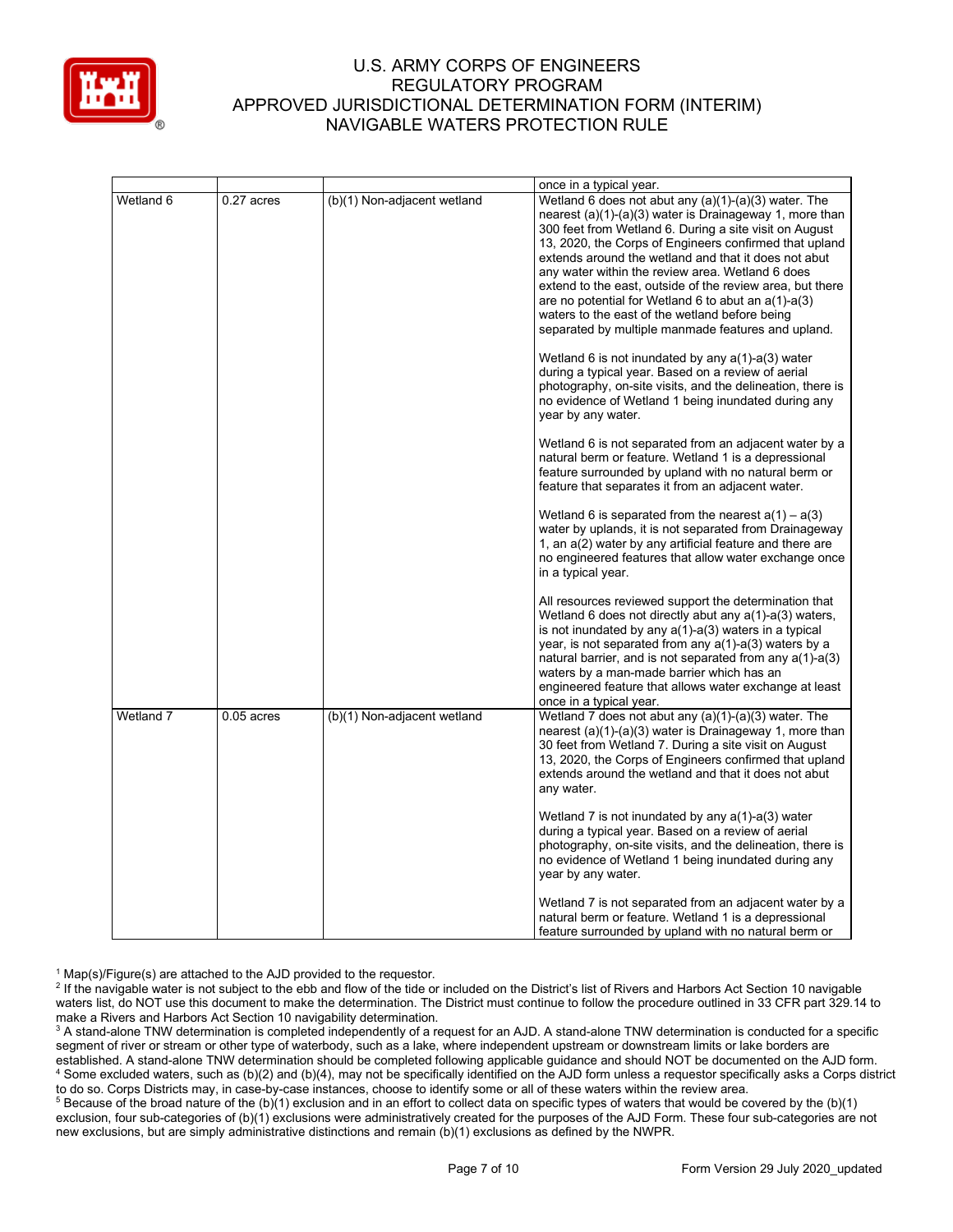

|  |  | feature that separates it from an adjacent water.                                                                                                                                                                                                                                                                                                                                                                                  |
|--|--|------------------------------------------------------------------------------------------------------------------------------------------------------------------------------------------------------------------------------------------------------------------------------------------------------------------------------------------------------------------------------------------------------------------------------------|
|  |  | Wetland 7 is separated from the nearest $a(1) - a(3)$<br>water by uplands, it is not separated from Drainageway<br>1, an a(2) water by any artificial feature and there are<br>no engineered features that allow water exchange once<br>in a typical year.                                                                                                                                                                         |
|  |  | All resources reviewed support the determination that<br>Wetland 7 does not directly abut any a(1)-a(3) waters,<br>is not inundated by any a(1)-a(3) waters in a typical<br>year, is not separated from any $a(1)$ -a(3) waters by a<br>natural barrier, and is not separated from any a(1)-a(3)<br>waters by a man-made barrier which has an<br>engineered feature that allows water exchange at least<br>once in a typical year. |

# **III. SUPPORTING INFORMATION**

*4/22/2018.*

- **A. Select/enter all resources** that were used to aid in this determination and attach data/maps to this document and/or references/citations in the administrative record, as appropriate.
	- **\_X\_** Information submitted by, or on behalf of, the applicant/consultant: *Wetland Delineation Report 360 Timothy Lane, dated June 2020.* This information *is and is not* sufficient for purposes of this AJD. Rationale: *The information in the delineation report included interpretations of previous rules for determining waters of the US. The wetland boundaries were accurate and confirmed at a site visit conducted by the Corps.* **\_\_\_** Data sheets prepared by the Corps: *Title(s) and/or date(s).* **\_X\_** Photographs: *Historical Aerial Photography retrieved from:<https://earthexplorer.usgs.gov/> dated: 5/6/1960; 6/9/1969; 5/7/1971. Google Earth Pro Aerial Photography dated: 6/21/2014; 7/19/2015; 4/19/2016; 6/28/2018. ConnectExplorer Oblique Photography dated: 2/15/2015;*
	- **\_X\_** Corps Site visit(s) conducted on: *August 13, 2020*
	- **\_X\_** Previous Jurisdictional Determinations (AJDs or PJDs): *PJD for LRB 2011-00623 dated 7/25/2011*
	- **\_X\_** Antecedent Precipitation Tool: *see Section III.B.*
	- **\_X\_** USDA NRCS Soil Survey: *NRCS Online Soil Mapper retrieved from https://websoilsurvey.sc.egov.usda.gov/app/HomePage.htm*
	- **\_X\_** USFWS NWI maps: *USFWS NWI Online Map retrieved from https://www.fws.gov/wetlands/data/Mapper.html*
	- **\_X\_** USGS topographic maps: *USGS 1900 1:62500K Macedon Quad; USGS 1979 edition 1:24K Ontario Quad; USGS 2016 1:24K Ontario Quad; USGS Online - The National Map retrieved from https://apps.nationalmap.gov/viewer/*

 $1$  Map(s)/Figure(s) are attached to the AJD provided to the requestor.

<sup>&</sup>lt;sup>2</sup> If the navigable water is not subject to the ebb and flow of the tide or included on the District's list of Rivers and Harbors Act Section 10 navigable waters list, do NOT use this document to make the determination. The District must continue to follow the procedure outlined in 33 CFR part 329.14 to make a Rivers and Harbors Act Section 10 navigability determination.

<sup>&</sup>lt;sup>3</sup> A stand-alone TNW determination is completed independently of a request for an AJD. A stand-alone TNW determination is conducted for a specific segment of river or stream or other type of waterbody, such as a lake, where independent upstream or downstream limits or lake borders are established. A stand-alone TNW determination should be completed following applicable guidance and should NOT be documented on the AJD form. <sup>4</sup> Some excluded waters, such as (b)(2) and (b)(4), may not be specifically identified on the AJD form unless a requestor specifically asks a Corps district to do so. Corps Districts may, in case-by-case instances, choose to identify some or all of these waters within the review area.

 $5$  Because of the broad nature of the (b)(1) exclusion and in an effort to collect data on specific types of waters that would be covered by the (b)(1) exclusion, four sub-categories of (b)(1) exclusions were administratively created for the purposes of the AJD Form. These four sub-categories are not new exclusions, but are simply administrative distinctions and remain (b)(1) exclusions as defined by the NWPR.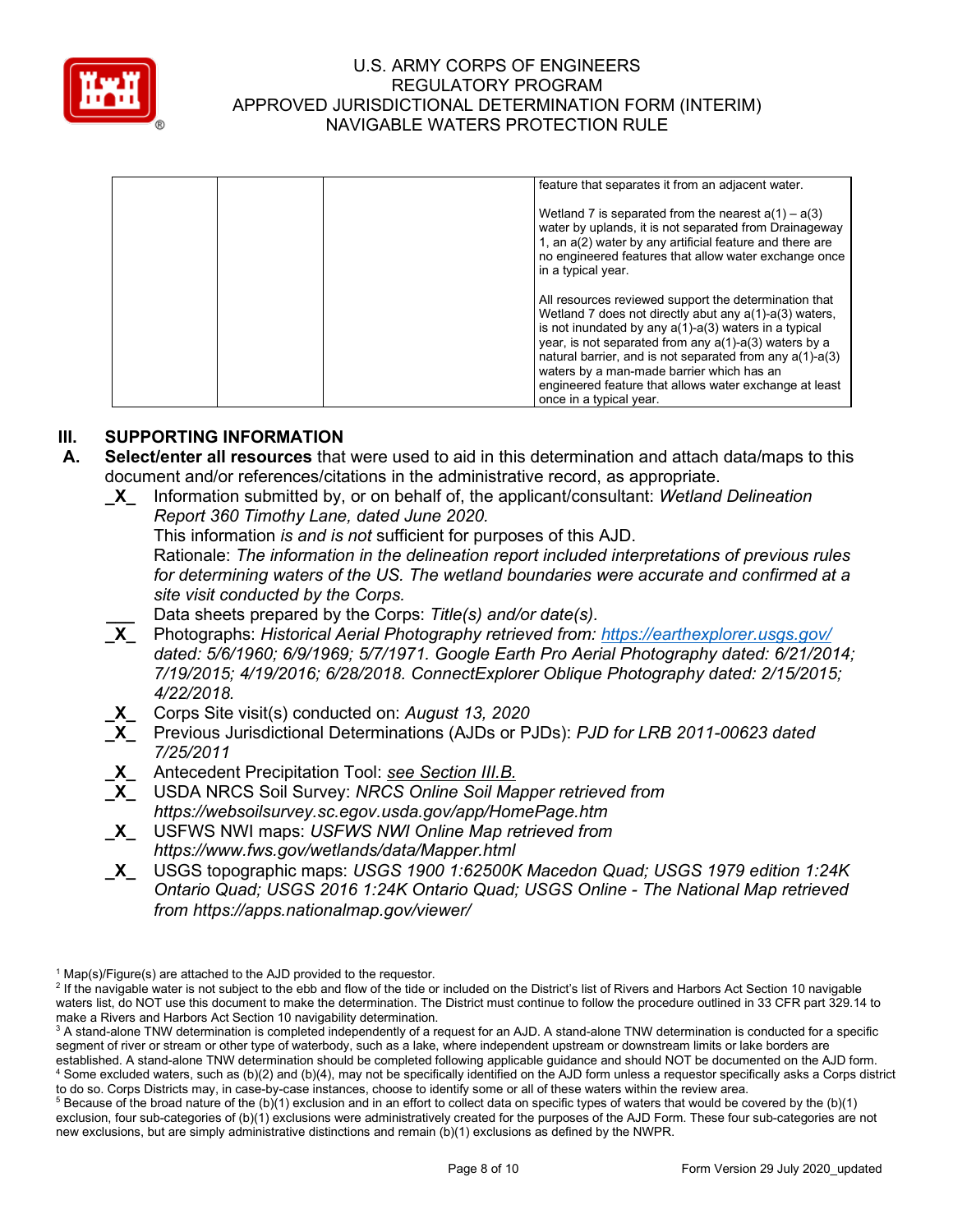

| Data Source (select)       | Name and/or date and other relevant information                                                |  |  |  |  |  |
|----------------------------|------------------------------------------------------------------------------------------------|--|--|--|--|--|
| <b>USGS NHD Data</b>       | Data retrieved from The National Map at https://apps.nationalmap.gov/viewer/, which shows      |  |  |  |  |  |
|                            | Drainageway 1 as a Perennial Stream. Drainageway 2 is not present. NHD data is dated 3/7/2012. |  |  |  |  |  |
| <b>USDA Sources</b>        | N/A.                                                                                           |  |  |  |  |  |
| <b>NOAA Sources</b>        | N/A.                                                                                           |  |  |  |  |  |
| <b>USACE Sources</b>       | N/A.                                                                                           |  |  |  |  |  |
| State/Local/Tribal Sources | $N/A$ .                                                                                        |  |  |  |  |  |
| <b>Other Sources</b>       | N/A.                                                                                           |  |  |  |  |  |

#### **Other data sources used to aid in this determination:**

#### **B. Typical year assessment(s):**

The APT pulls precipitation data from NOAA's Daily Global Historical Climatology Network. The APT evaluates normal precipitation conditions based on the three 30-day periods preceding the observation date. For each period, a weighted condition value is assigned by determining whether the 30-day precipitation total falls within, above, or below the 70th and 30th percentiles for totals from the same date range over the preceding 30 years. The APT then makes a determination of "normal," "wetter than normal," or "drier than normal" based on the condition value sum. The APT also displays results generated via the Palmer Drought Severity Index and the University of Delaware WebWIMP.

The attached table summarizes the APT results for each aerial photograph reviewed and site visits by the consultant. This information is referenced above.

Evaluated dates include: Google Earth Aerial photos for 2014, 2015, 2016, 2018; ConnectExplorer oblique photos for 2015 and 2018; the date of delineation in June 2020; and the date of the site visit conducted by the Corps of Engineers in August 2020. Results indicate various conditions: five dates with normal conditions, one date with drier than normal conditions, and two dates with wetter than normal conditions. Water is present in the channel in all three photos taken during the wet season in winter and early spring months. Water is not present in either channel during the dry season for two photos and was not present during either the delineation or site visit all occurring in June through August, although there was some standing water in drainageway 2 during the site visit due to the irregularly constructed bottom. The only exception is the aerial photograph taken during July 2015 during wetter than normal conditions, a small amount of water can be seen in the channels. The lack of water during dry months and presence of water during wet months help demonstrate the intermittent nature of the features. Aerials for all years support that there is no inundation to or from any wetland in a typical year.

| Latitude | Longitude | Date                 | <b>PDSI</b> | <b>PDSI Class</b> | Season     | <b>ARC</b> | Antecedent Precip Condition |
|----------|-----------|----------------------|-------------|-------------------|------------|------------|-----------------------------|
|          |           |                      | Value       |                   |            | Score      |                             |
| 43.22679 |           | $-77.3591$ 6/21/2014 |             | 2.98   Moderate   | Dry Season | 11         | <b>Normal Conditions</b>    |
|          |           |                      |             | wetness           |            |            |                             |

 $1$  Map(s)/Figure(s) are attached to the AJD provided to the requestor.

<sup>&</sup>lt;sup>2</sup> If the navigable water is not subject to the ebb and flow of the tide or included on the District's list of Rivers and Harbors Act Section 10 navigable waters list, do NOT use this document to make the determination. The District must continue to follow the procedure outlined in 33 CFR part 329.14 to make a Rivers and Harbors Act Section 10 navigability determination.

<sup>&</sup>lt;sup>3</sup> A stand-alone TNW determination is completed independently of a request for an AJD. A stand-alone TNW determination is conducted for a specific segment of river or stream or other type of waterbody, such as a lake, where independent upstream or downstream limits or lake borders are established. A stand-alone TNW determination should be completed following applicable guidance and should NOT be documented on the AJD form. <sup>4</sup> Some excluded waters, such as (b)(2) and (b)(4), may not be specifically identified on the AJD form unless a requestor specifically asks a Corps district to do so. Corps Districts may, in case-by-case instances, choose to identify some or all of these waters within the review area.

 $5$  Because of the broad nature of the (b)(1) exclusion and in an effort to collect data on specific types of waters that would be covered by the (b)(1) exclusion, four sub-categories of (b)(1) exclusions were administratively created for the purposes of the AJD Form. These four sub-categories are not new exclusions, but are simply administrative distinctions and remain (b)(1) exclusions as defined by the NWPR.